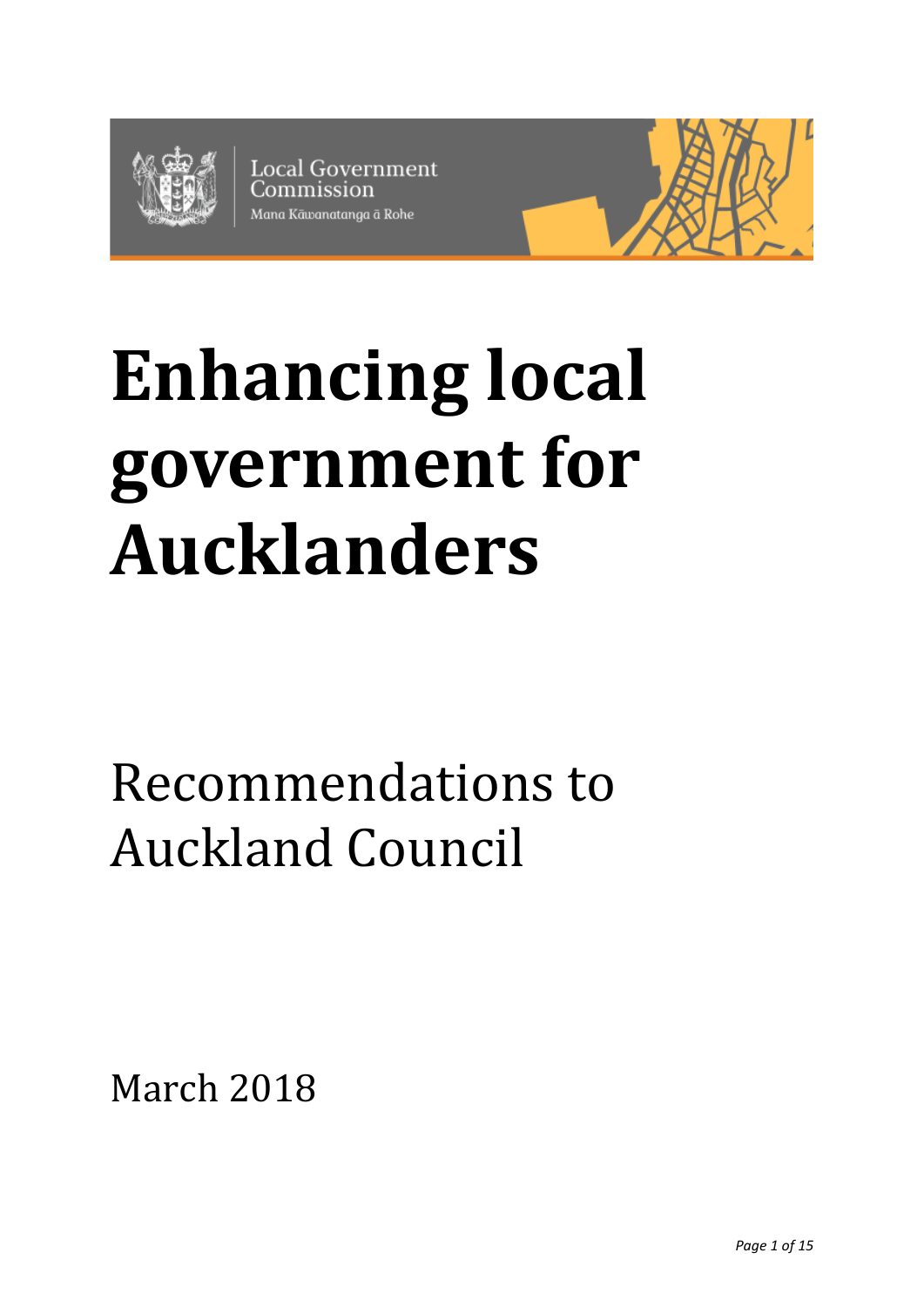## **Foreword**

#### Tēnā koutou

In 2015 the Local Government Commission agreed to assess an application for local government reorganisation from the Northern Action Group in North Rodney. An application from Our Waiheke, based on Waiheke Island, followed. Both sought unitary councils separate from Auckland Council for their respective areas.

During the reorganisation process that followed, the Commission heard from different sectors of the community. Many spoke of the benefits that came with being part of a large organisation, and the ability for Council to take a region-wide view. However, others were concerned that the "local" is being lost from local government.

While the Commission determined through the reorganisation process that the status quo was the preferred option for local government in Auckland, this does not mean the Council's operations and services are optimally aligned for all its diverse communities. The Auckland region has been through a period of major change with the amalgamation of eight councils in 2010. Auckland Council is now in its third term. It is shifting from a phase of consolidation into one of improving services and responsiveness. While the local government structure itself is appropriate, challenges remain. Now is an opportune time to consider how best to meet these challenges.

Armed with the information and feedback received during the reorganisation process we are in a good position to reflect on what can be done to make local government work better for the residents, businesses and communities of Auckland, and in particular in Auckland's outer areas.

The success of local government in Auckland relies on goodwill, good relationships and people working together. We hope that the recommendations in this report will go some way to strengthening those relationships.

On behalf of the Commission, I would like to thank all those that participated in the reorganisation process. We now ask the Auckland Mayor, councillors and local board members to consider the Commission's recommendations with a view to making local government work better for all Aucklanders. We look forward to receiving the Council's response in due course.

Nāku noa

**Sir Wira Gardiner** Chair, Local Government Commission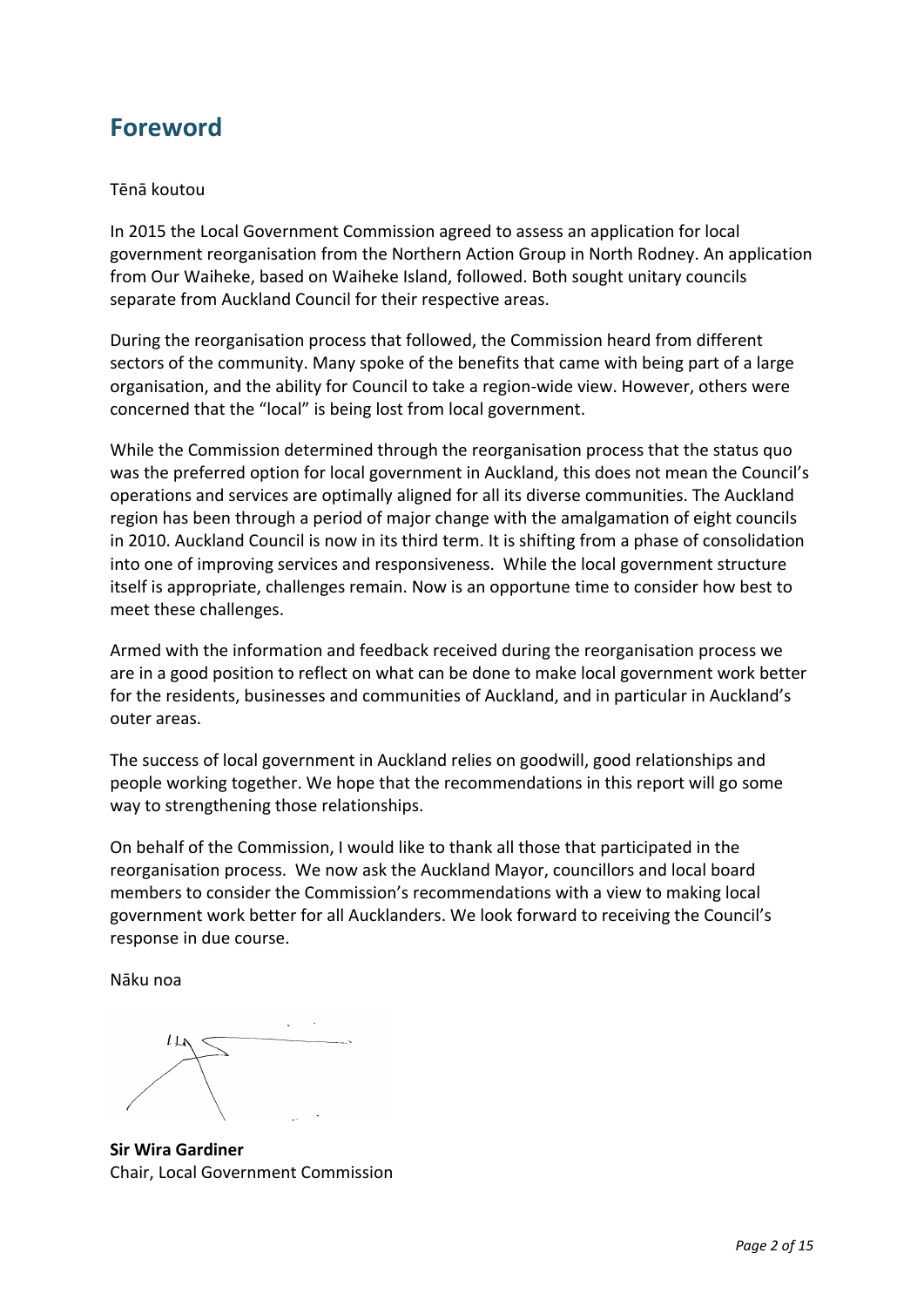## **Contents**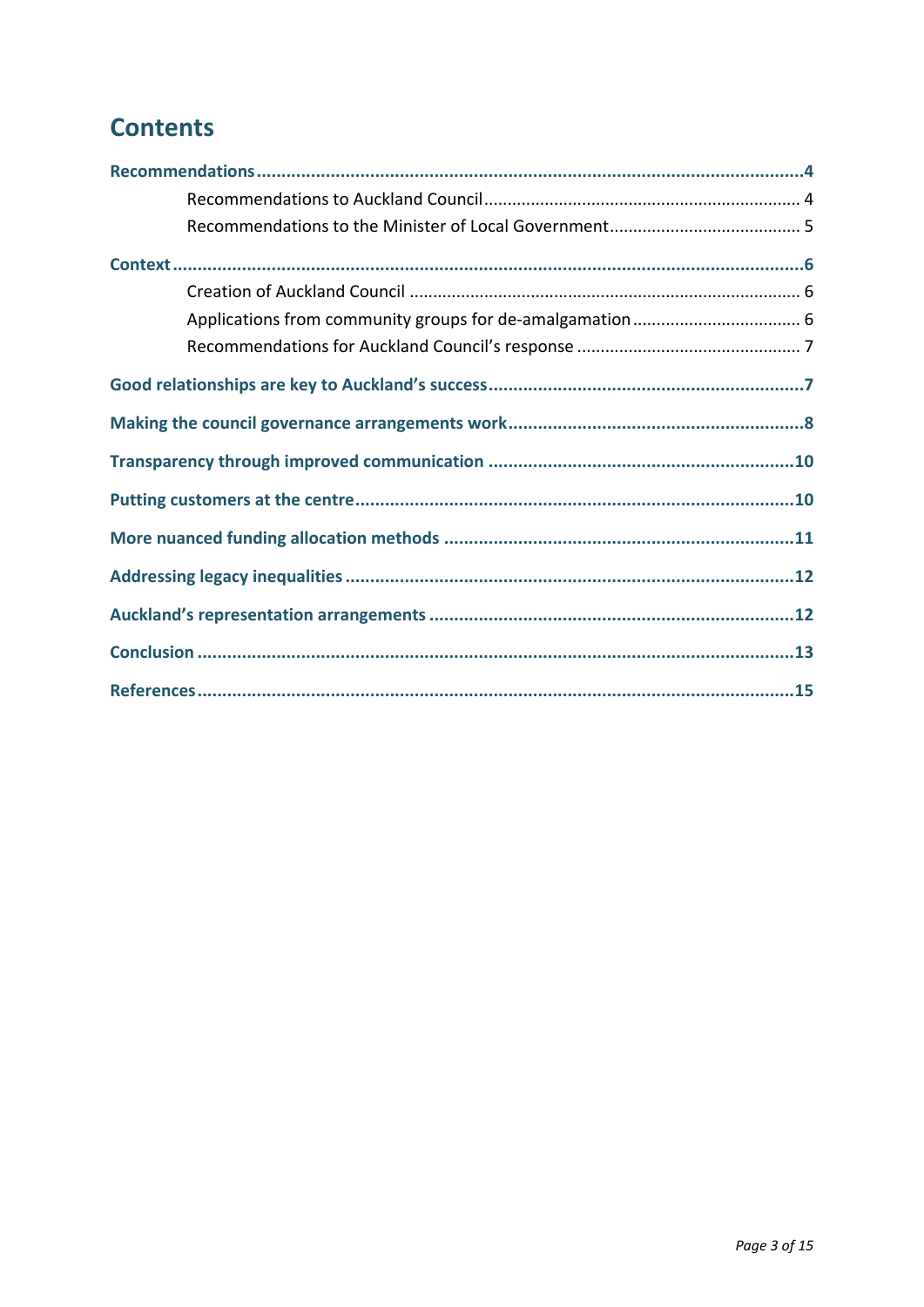## <span id="page-3-0"></span>**Recommendations**

#### <span id="page-3-1"></span>*Recommendations to Auckland Council*

As per Section 31(1) of the Local Government Act 2002, the Local Government Commission recommends that Auckland Council:

- 1. note that good relationships are key to Auckland's success and rely on all parties understanding how and where they fit into the local government system, mutual respect and clear communication on all sides;
- 2. continue the work done so far on the Governance Framework Review, and
	- 2.1. further explore ways to balance regional and local needs without losing the benefits of being part of a large organisation. This could include:
		- 2.1.1. keeping delegations and/or allocations of functions to local boards under active review; and
		- 2.1.2. considering where people benefit from service delivery standardisation and where service delivery could be tailored to different areas;
	- 2.2. consider whether to roll out the Waiheke pilot (or aspects of it) elsewhere before the pilot is complete, if it is achieving the desired results;
- 3. note there is a widespread lack of understanding of council governance arrangements, in particular the role and responsibilities of the governing body and local boards;
- 4. take steps to improve understanding of the council governance arrangements among the public, council and council-controlled organisation staff, and elected members;
- 5. continue to monitor the effectiveness of the relationships between council-controlled organisations, local boards and the public, and provide direction to council-controlled organisations where they are not meeting expectations;
- 6. take steps to build public understanding of the wide range of functions the Council undertakes (including regional council functions);
- 7. tailor communications for different local areas, in particular highlighting the work the Council is doing and where rates are being spent locally;
- 8. consider whether the current funding allocation method for locally-driven initiatives, on a largely per-capita basis, is the best way to meet the different needs of local areas;
- 9. consider ways to deal with different service levels across the region due to decisions of legacy councils; for example, an increase to the road sealing budget in Rodney;
- 10. continue to look for ways to improve service delivery for customers and communicate those improvements to the public;
- 11. explore the possibility of the Rodney local board office being physically located in the Rodney Local Board area;
- 12. with all relevant parties, including the Waiheke Local Board and council-controlled organisations, work towards a solution at Mātiatia on Waiheke Island; and

The Commission requests Auckland Council provide a written response to these recommendations by 22 June 2018 and a progress update by 1 November 2018.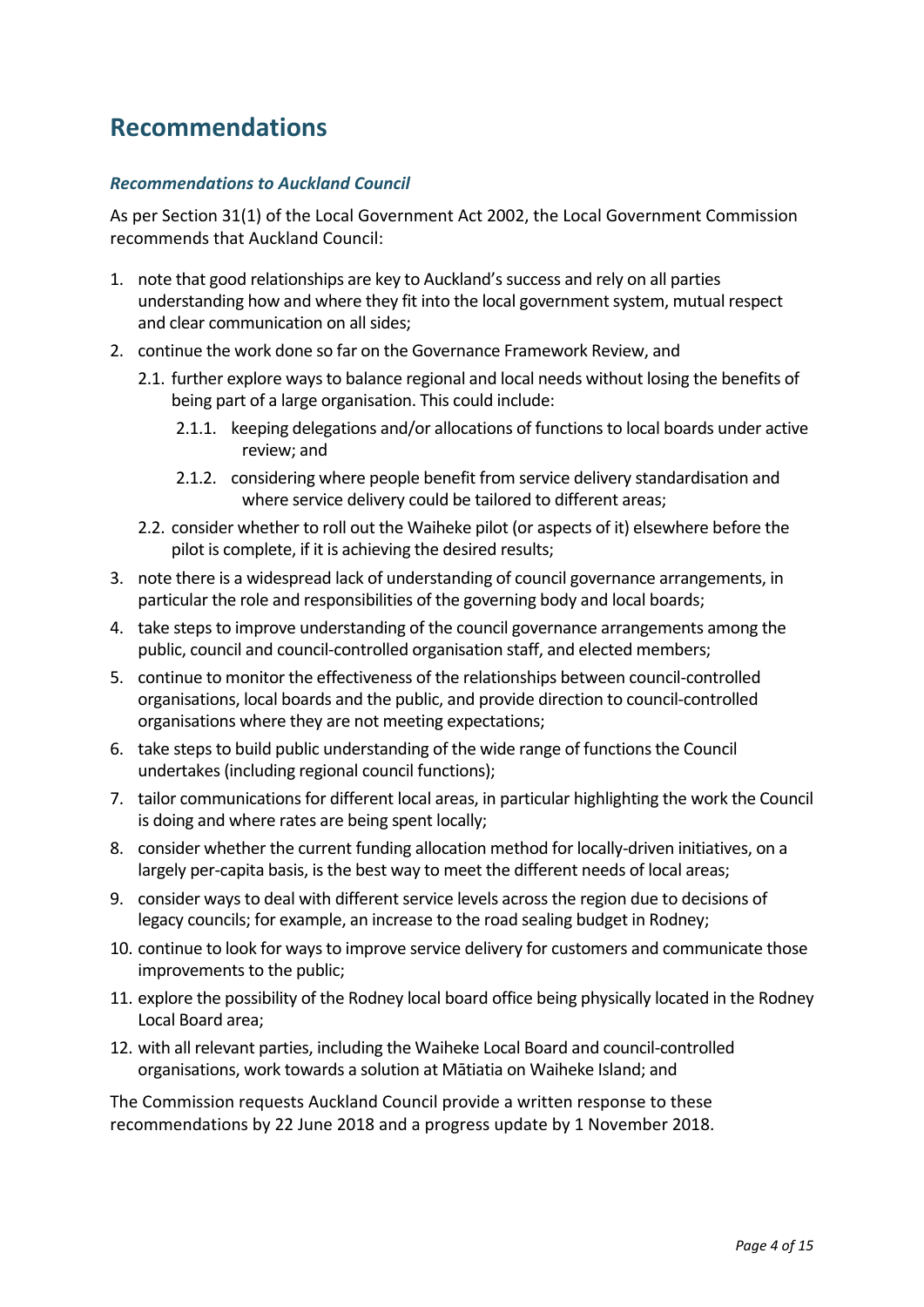#### <span id="page-4-0"></span>*Recommendations to the Minister of Local Government*

The Commission recommends that the Minister of Local Government:

- 1. notes these recommendations to Auckland Council and the timeline for its response and progress update; and
- 2. considers whether amendments to the Local Government (Auckland Council) Act 2009 and Local Electoral Act 2001 are required to give Auckland Council greater control and flexibility over its representation arrangements.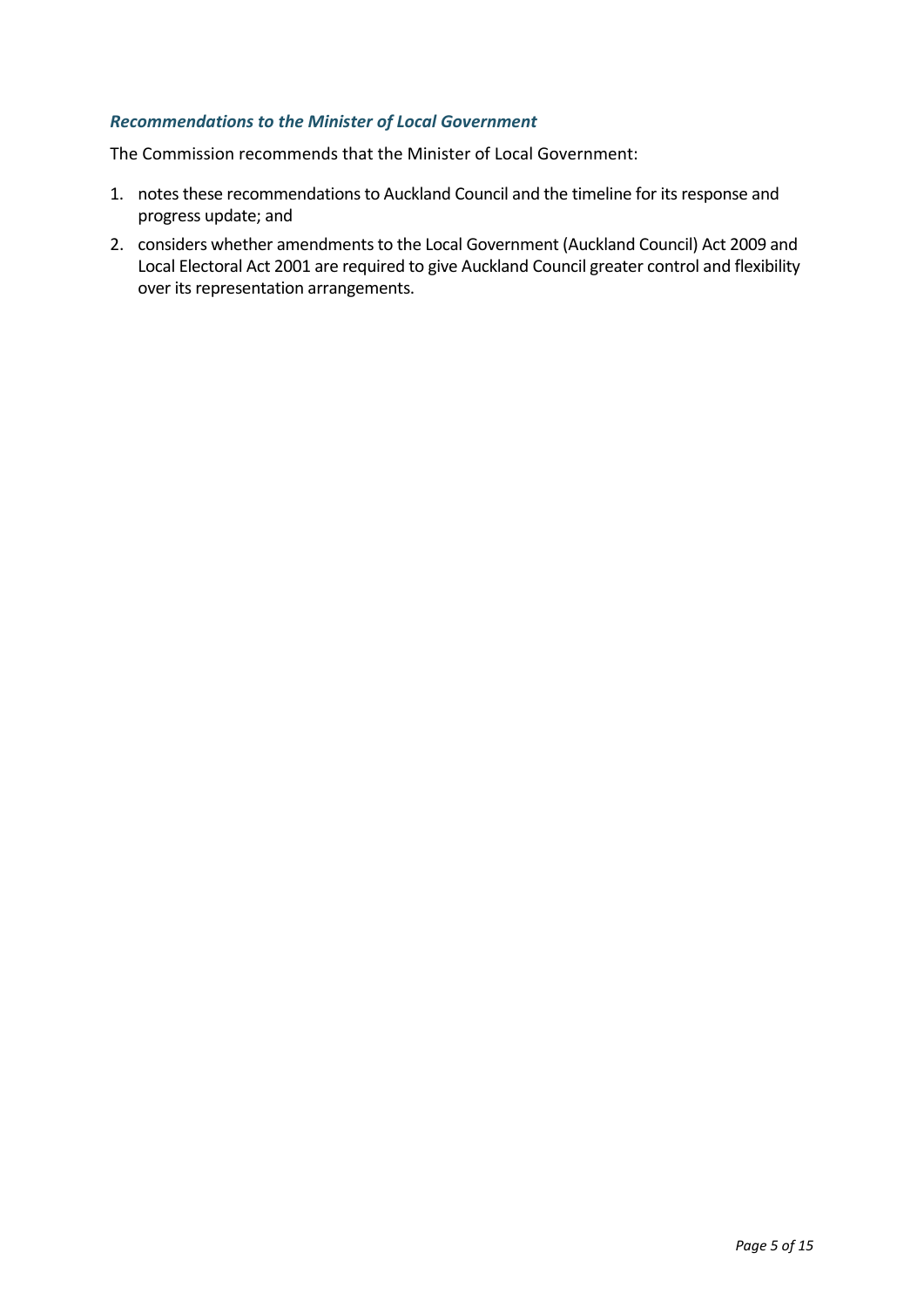## <span id="page-5-0"></span>**Context**

#### <span id="page-5-1"></span>*Creation of Auckland Council*

In November 2010, the Auckland Council was established through the amalgamation of one regional council and seven territorial authorities.<sup>[1](#page-5-3)</sup>

This followed the completion of the Royal Commission on Auckland Governance in 2009. The Royal Commission had been established by the Government in October 2007 to "respond to growing concerns about the workability of local government arrangements in Auckland."<sup>[2](#page-5-4)</sup>

#### <span id="page-5-2"></span>*Applications from community groups for de-amalgamation*

In 2013, the Commission received a reorganisation application from the Northern Action Group proposing the constitution of a North Rodney Unitary Authority separate from Auckland Council.

In 2015, the Commission agreed to assess the application following the submission of further information to the Commission by the Northern Action Group (following a High Court process).

In 2015, the Commission also received a reorganisation application from Our Waiheke. This application proposed a unitary authority for Waiheke Island, separate from Auckland Council. The Commission determined to treat the Waiheke application as an alternative application within the reorganisation process initiated by the Northern Action Group's application.

In early 2016 the Commission invited alternative applications as required by the Local Government Act 2002 (the LGA). The Commission received 39 in total.

The Commission undertook a public engagement programme in late 2016. The purpose of the engagement was to hear from the Auckland community, particularly residents and/or ratepayers of Rodney and Waiheke Island about Auckland local government arrangements.

In November 2017, the Commission determined its preferred option for local government in Auckland was the status quo, having analysed various options against the legislative criteria set out in the LGA.

-

<span id="page-5-3"></span> $1$  The Auckland Council replaced the Auckland Regional Council, Rodney District Council, North Shore City Council, Waitakere City Council, Auckland City Council, Manukau City Council, Papakura District Council, and Franklin District Council.

<span id="page-5-4"></span><sup>2</sup> Royal Commission on Auckland Governance, *Volume 1 Report*, 2009.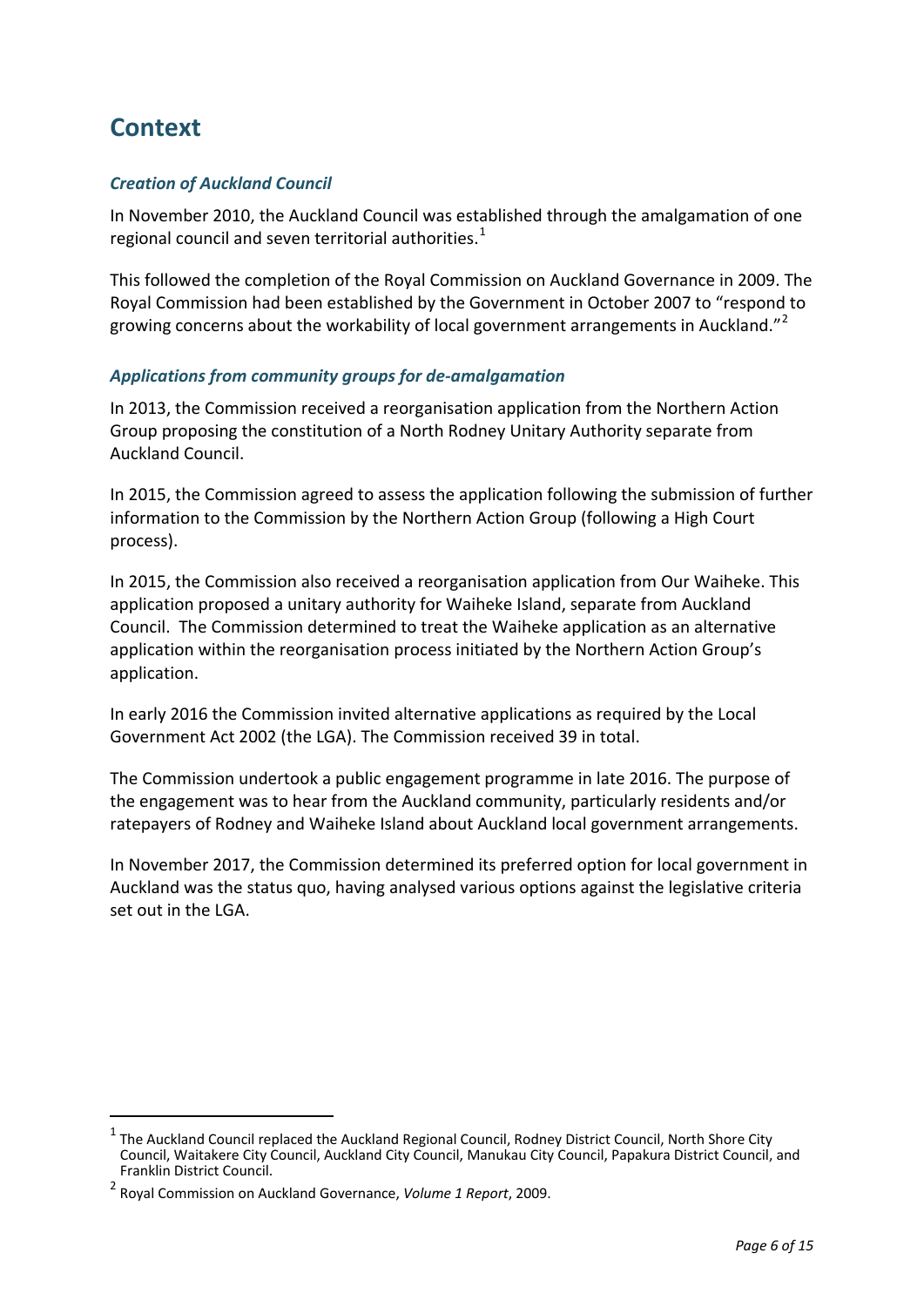#### <span id="page-6-0"></span>*Recommendations for Auckland Council's response*

During the reorganisation process the Commission heard from many sectors of the Auckland community about what they want from their local government, what they think is working well under the current structure and what could be improved, including under alternative arrangements. The reorganisation investigation is confined to specific structural options, and is not a general review of Auckland Council's performance. Therefore much of what we heard was out of scope of that process.

However, Section 31(1) of the Local Government Act 2002 enables the Commission to consider, report on, and make recommendations to the Minister and any relevant local authority on matters relating to a local authority or local government considered appropriate by the Commission.

The following sections of this report detail some of the key issues we heard during the Auckland reorganisation process and the Commission's recommended actions for Auckland Council. The recommendations are not binding but the legislation states that a local authority that receives such a report or recommendation must consider and respond by a date specified by the Commission. The Minister of Local Government is not required to respond to the recommendations.

## <span id="page-6-1"></span>**Good relationships are key to Auckland's success**

In concluding the recent Auckland reorganisation process, the Commission determined the current structure of local government arrangements in Auckland was the preferred option for local government in the region. However, this does not mean the Council is operating as effectively as it could. The following sections of this report highlight areas where we think improvements can be made.

While improvements can be made to systems and processes within the Auckland Council structure, the overall success of Auckland will rely heavily on good relationships. Some of the most important relationships are between the community and Auckland Council, between the Council and its council-controlled organisations, and between elected members (on both the Governing Body and Local Boards) and Council staff. Many of the things we discuss in this report should help develop and strengthen those relationships.

Good relationships in the local government context rely on:

- all parties understanding how and where they fit in the system;
- mutual respect;
- clear communication; and
- everyone taking responsibility for fostering those relationships.

The following page contains a diagram showing the numerous relationships that the Auckland local government system relies on.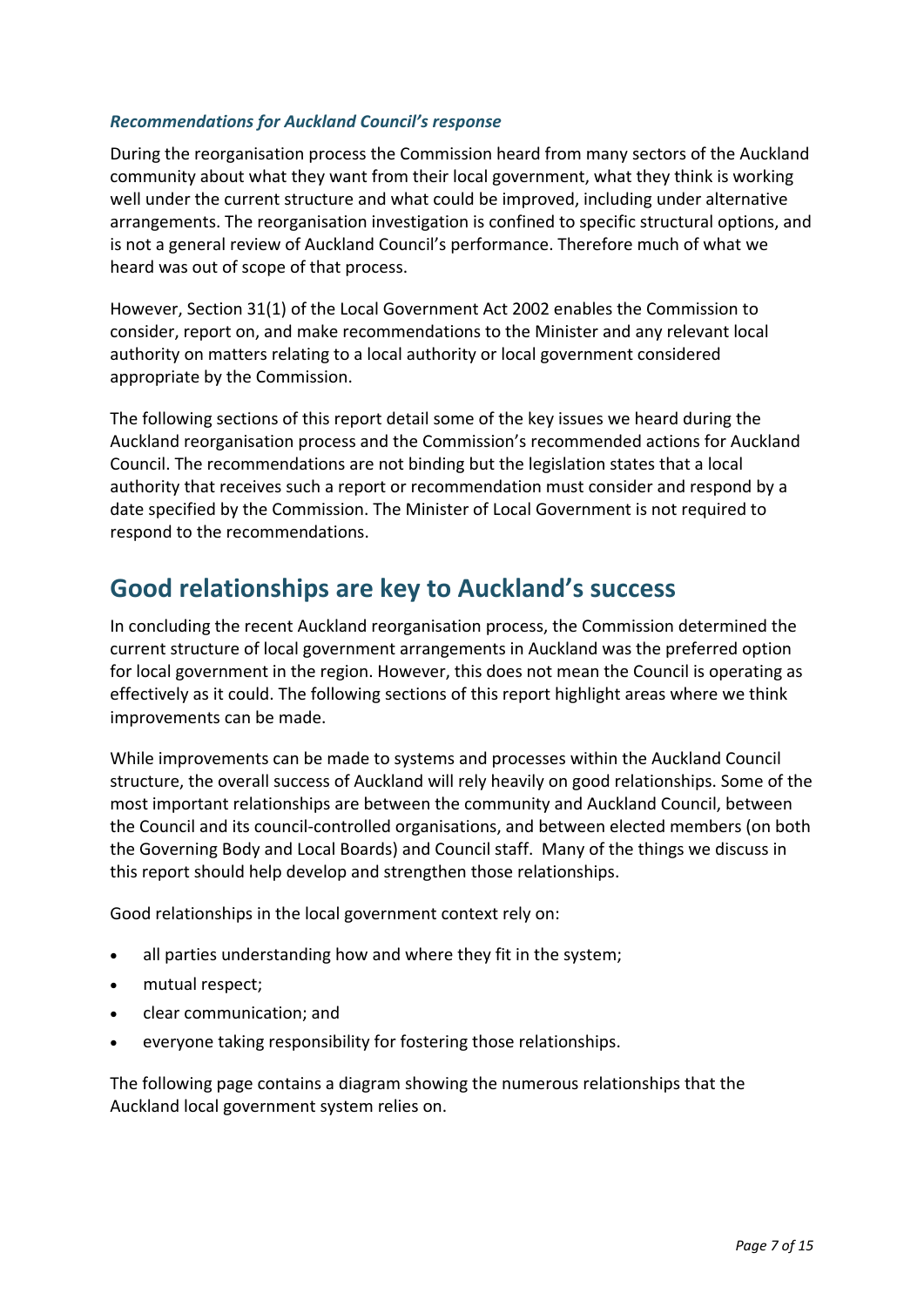**Figure 1: Key relationships in the Auckland local government context**



## <span id="page-7-0"></span>**Making the governance arrangements work effectively**

Auckland Council has now been in place for more than seven years. However, there appears to be a lack of understanding about the Auckland Council governance arrangements (made up of a governing body and 21 local boards).<sup>[3](#page-7-1)</sup> There is a particular need for clarity around the different roles and responsibilities of the governing body and local boards.

The lack of understanding is widespread throughout the general public, council staff, council-controlled organisations, and elected members. Some examples of how this manifests itself are:

- local board members feeling as though they are treated as stakeholders rather than governors; and
- members of the public going to the local board for answers or help when it is a matter for the governing body (and vice versa).

<span id="page-7-1"></span><sup>&</sup>lt;sup>3</sup> The governing body consists of the mayor (elected by all Auckland voters) and 20 governing body members (elected by voters from the ward they represent). The governing body focuses on the big picture and on region-wide strategic decisions. The local boards consist of between five and nine members, which are elected by voters from the area they represent. Local boards represent the communities in their area and make decisions on local issues, activities and facilities.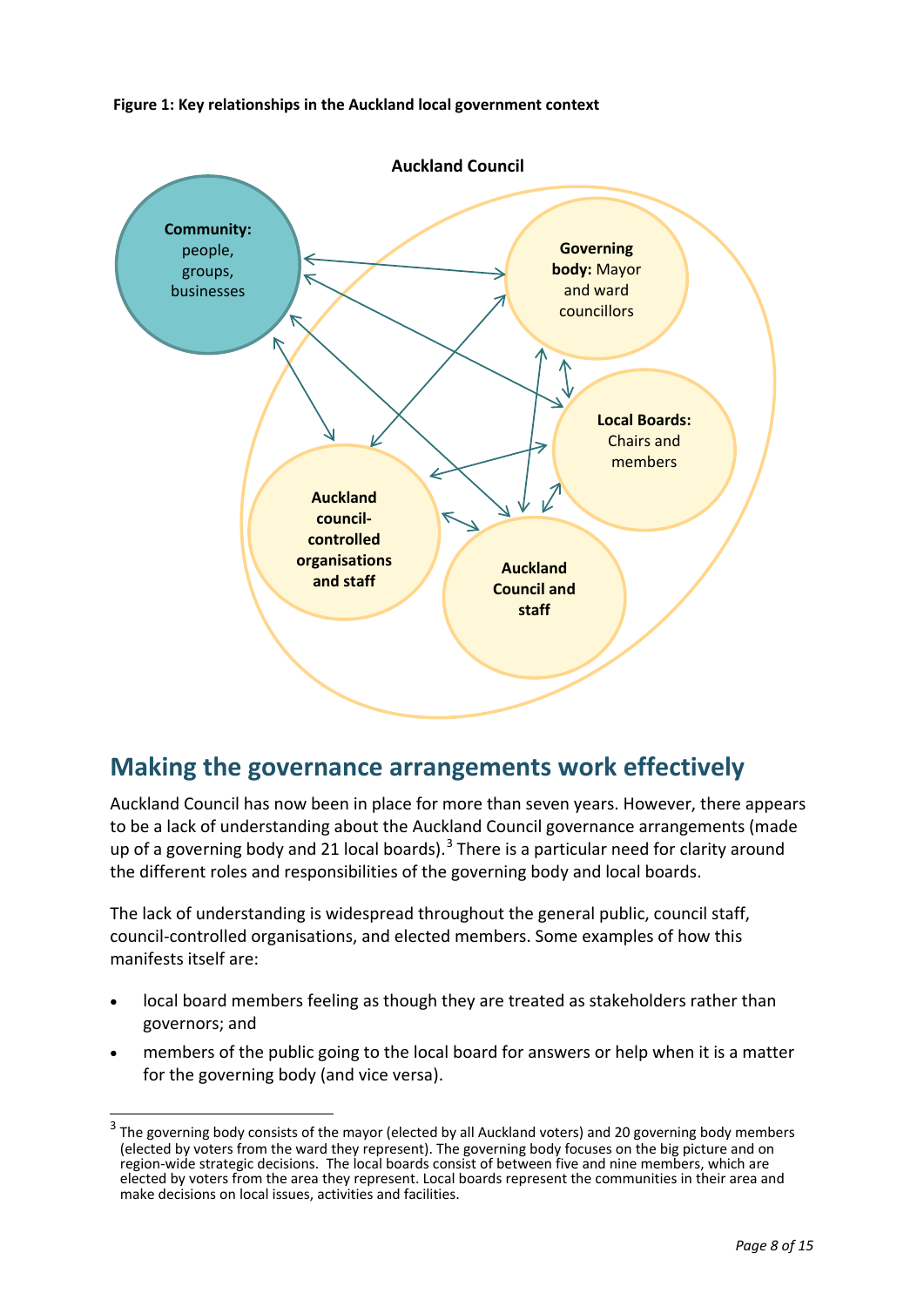These misunderstandings can and will continue to result in:

- Public dissatisfaction (e.g. when local board members don't have the power to address something the community expects them to)
- Disempowerment and disillusionment (e.g. for the public in its elected members, and for local board members if their views are not given appropriate weighting and they cannot make meaningful decisions)
- Poor process (e.g. consulting local boards too late in a process)
- Insufficient consultation
- Insufficient governance support for local board members

We heard mixed views about whether the overall level of delegations or allocations to local boards is consistent with their statutory role. We suggest Auckland Council keeps this under active review as the Governance Framework Review is implemented and be open to treating different parts of the region according to their specific needs and circumstances.<sup>[4](#page-8-0)</sup>

Following amalgamation and consolidation, the Council is now transitioning into a phase where the focus is on lifting the quality of services and dealing with Auckland's rapid growth. At this stage it makes sense for the Council to review and make changes to optimise governance arrangements. It is doing so through the Governance Framework Review. We support the Council's work in this area and are mindful that many of the measures will take time to implement.

We heard some complaints that since the amalgamation Auckland Council has moved towards standardisation of services across the region. Many people were concerned that the Council has moved too far towards regionalisation and as a result a degree of the "local" service has been lost. This could be a symptom of the need to first regionalise and combine the services of eight former councils. However, now the Council is more embedded, Council should consider where the one-size-fits-all model works and where more flexibility could be introduced to represent different areas and different needs. This is likely to be easier for those areas where service delivery and decision-making is not as heavily networked with neighbouring areas. For example, more localised procurement in isolated rural areas could be considered if that would be more effective – including cost-effective – than a metropolitan wide approach. Increasing delegations to local boards in those circumstances could also be considered. The Governance Framework Review is also an important step towards balancing regional and local needs in the governance structure, without losing the benefits of being part of a larger organisation.

An effective Auckland Council is not just dependent on the relationship between the governing body and local boards. A successful Auckland Council also depends on good relationships between the local boards and council-controlled organisations. All parties having a clearer understanding of the role of the local board and local boards exercising their leadership in collaborative ways may help to address local issues. This could assist in situations like that at Mātiatia on Waiheke Island where fragmented governance and management of the area has led to delays over how to develop and manage the space.

<span id="page-8-0"></span>The Governance Framework Review is a process for Auckland Council to reflect on the years since the 2010 amalgamation and considers whether the model is working optimally to meet the aims of the 2010 reforms. [https://ourauckland.aucklandcouncil.govt.nz/media/9572/auckland](https://ourauckland.aucklandcouncil.govt.nz/media/9572/auckland-council-governance-review-released.pdf)-council-governance-review-released.pdf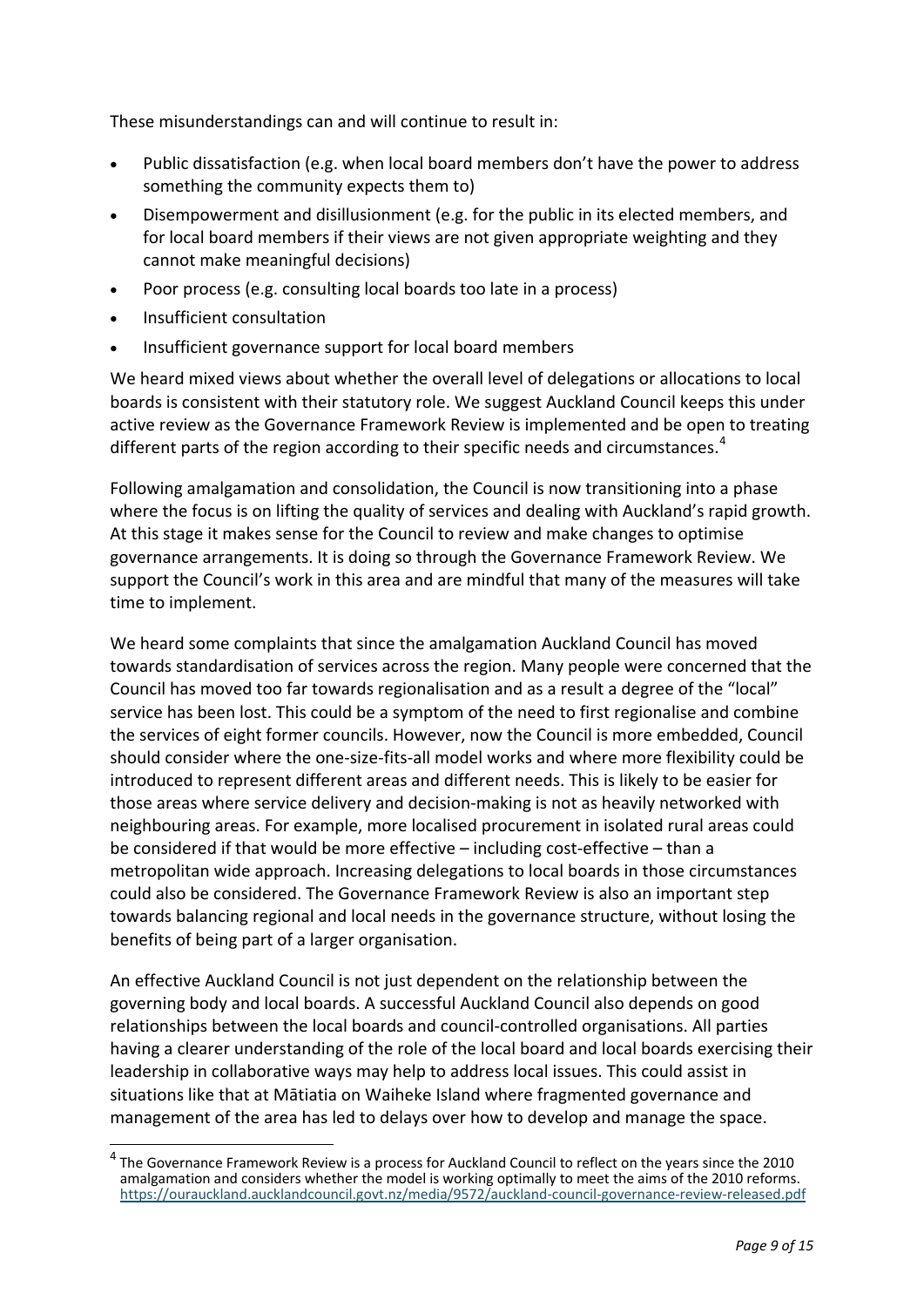We are aware that the Waiheke Pilot, part of the Governance Framework Review, will trial some extended decision-making delegations or allocations to the Waiheke Local Board. As the pilot progresses we encourage Auckland Council to consider whether the pilot, or aspects of it, could be rolled out to other areas where appropriate.

## <span id="page-9-0"></span>**Transparency through improved communication**

Throughout the reorganisation process we heard a range of issues related to a lack of, or poorly targeted, communication within and from Auckland Council and its council-controlled organisations.

Issues arising from sub-optimal communications are:

- A lack of understanding of the wide range of functions and services the Auckland Council provides, including the environmental and maritime planning and regulatory functions delivered by regional councils in other parts of the country
- Residents are unclear about what the Council and Local Board are doing in their area and what local projects their rates are funding
- Communications are often generalised and not targeted or specific to local areas making them less meaningful or inappropriate in some cases

Auckland Council should give more consideration to what and how it communicates with its residents and ratepayers. More visibility about what Council is doing, where resources are being allocated, and tailoring its messaging to be meaningful to different areas will improve the relationship between the organisation and the people it is there to serve.

## <span id="page-9-1"></span>**Putting customers at the centre**

During the Auckland reorganisation process we heard from many people about the difficulty in interacting directly with Auckland Council and some of its council-controlled organisations. For example, people did not know who to contact with their questions or concerns or they felt ignored by Council when they received no response regarding their enquiry or complaint.

These issues were not limited to external customers (e.g. residents and businesses). They were also experienced by internal "customers" (e.g. elected representatives).

Processes designed with the customer at the centre will mean customers can interact with Council more easily and have a positive experience. We understand the Council has already improved some services in this way and continues to make improvements. The *Auckland Council Performance Plan 2017-2019* has 'Customer-friendly services' as one of four focus areas. Some improvements have come as a result of customer feedback.<sup>[5](#page-9-2)</sup> Council should continue to look for ways to improve services and communicate those improvements to the public (especially if they occurred as a result of customer feedback). This will provide confidence to the public that the Council is responsive and always looking for ways to improve how it serves its customers.

<span id="page-9-2"></span><sup>5</sup> Office of the Auditor-General. *Auckland Council: How it deals with complaints* pp 31-31.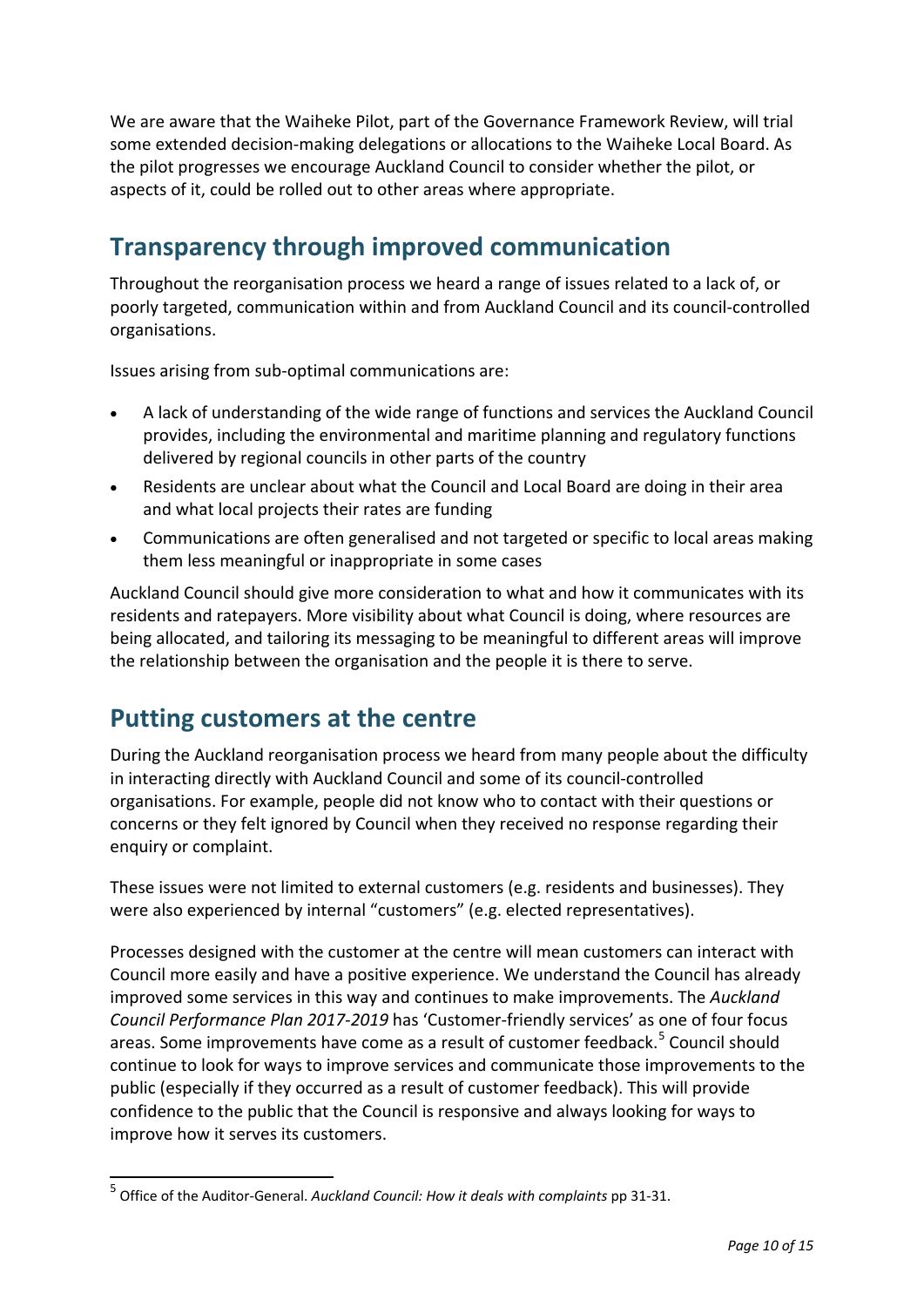Another issue that we heard many times was that often services were designed for those living in urban areas with little consideration given to how that service would be delivered in other circumstances (e.g. to those living in rural areas). Wherever possible, a range of customers should be considered when designing processes for the public (e.g. rural customers, those with limited internet access, those with disabilities, those with English as a second language etc.)

An example of a situation where the Council could put the customer first is the Rodney Local Board office. At present and as a result of legacy arrangements, the Rodney Local Board office is situated outside of the Rodney Local Board area. However, having a Rodney Local Board office physically located in the Rodney Local Board area will make the local board more visible and accessible to many of the residents it represents.

In an effort to make local boards more accessible and visible to the residents they serve Auckland Council could enable local boards in larger areas, like Rodney, to hold meetings in different places throughout the local board area.

Continually reviewing and making improvements to the way Auckland Council and its council-controlled organisations respond and interact with their customers will strengthen the relationship between the organisation and the people it is there to serve. This approach could result in both short and long-term improvements. However, it should also be considered as part of a wider culture change centred on good customer service.

## <span id="page-10-0"></span>**More nuanced funding allocation methods**

We heard during the reorganisation process that there is a sense that the majority of Auckland Council spending is focused in the more densely populated urban areas while the outer areas struggled to advocate for basic levels of service or adequate infrastructure.

A key determinant of how Auckland Council allocates money for some types of activities to each local board is the population of a local board area. For example, Auckland Council allocates funding to local boards, for locally driven initiatives, using a formula that is heavily weighted towards population (90 per cent) compared to deprivation (5 per cent) and land area (5 per cent).<sup>[6](#page-10-1)</sup> While this method may be appropriate in most cases, a heavy weighting for population over other factors means physically smaller but densely populated urban local board areas will receive more money than larger local board areas on the periphery or key tourism locations. Over time, and especially for activities with a strong spatial element, this may result in disparities in service provision.

We recommend the Council, and its council-controlled organisations, consider whether its funding allocation methods have the right weightings or if they need more sophistication. Other important considerations should not be overlooked, for example local needs, seasonal population variation and the use of infrastructure by tourists.

<span id="page-10-1"></span> <sup>6</sup> Auckland Council, *Local Boards Funding Policy,* 2015.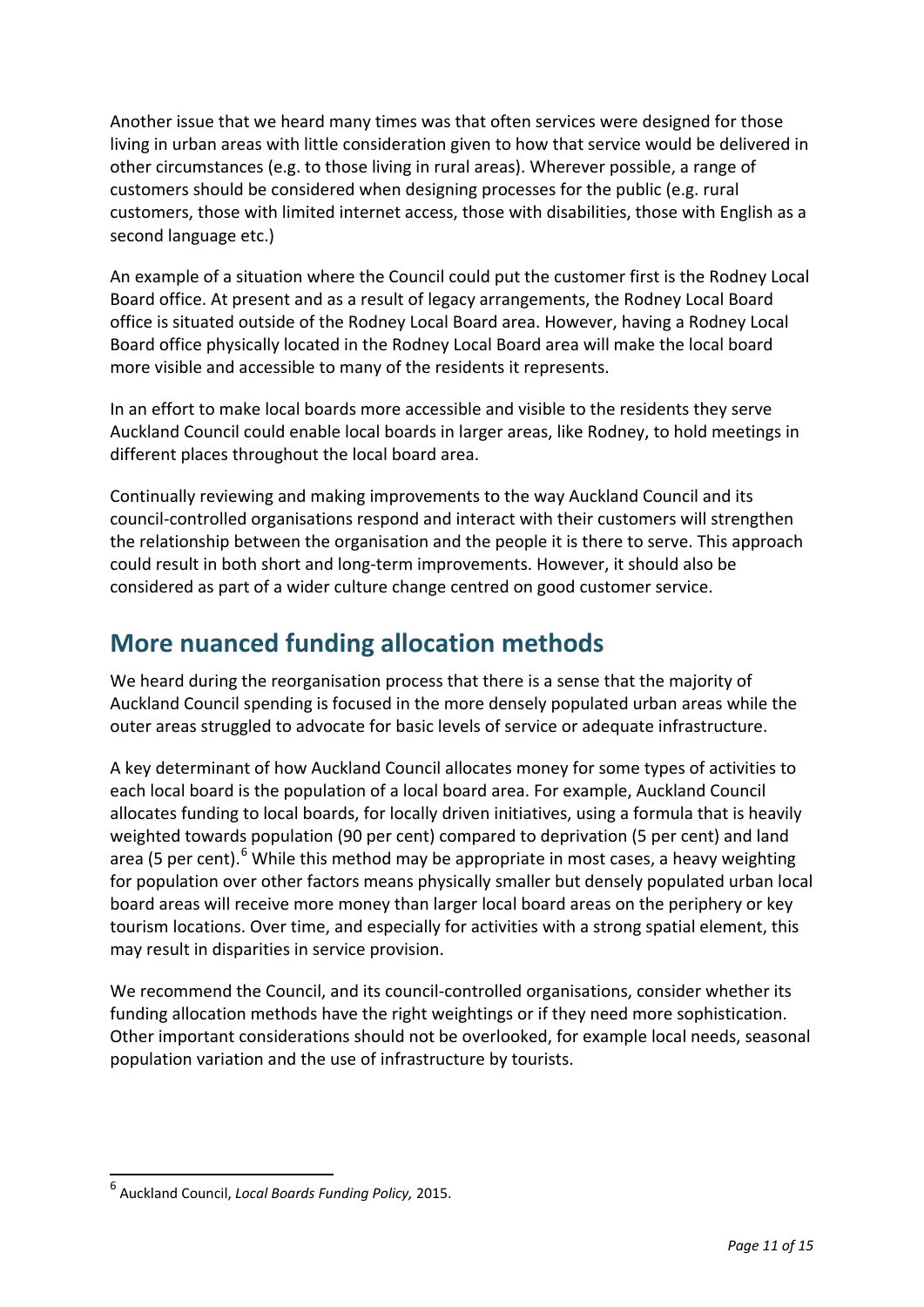## <span id="page-11-0"></span>**Addressing legacy inequalities**

It is apparent that there are still some disparities in services and local assets that reflect the different levels of investment in different activities made by the pre-amalgamation councils (for example, the much lower level of road sealing undertaken by the former Rodney District Council compared to others such as the Franklin District Council). As a result, if ongoing funding is now allocated evenly over Auckland, these historical disparities will remain embedded.

Auckland Council should consider whether to dedicate some council funds to addressing historical disparities in assets and services. For example, prioritising an increase in the funding allocated to Rodney for road sealing would address historical under-investment in the area regarding transport services.

## <span id="page-11-1"></span>**Auckland's representation arrangements**

Auckland Council has to operate under representation provisions set by legislation. Auckland's representation arrangements are, in part, covered by the Local Government (Auckland Council) Act 2009 and Local Government Act 2002, rather than solely the Local Electoral Act 2001. This means that the Council has far less discretion than any other council in New Zealand to alter its representation arrangements. It also means that there are two separate processes to change aspects of its representation arrangements.

Key issues with the current legislation are:

- The Council must consider changes to its ward boundaries through the normal representation review process set out in the Local Electoral Act 2001. But if the Council wishes to change the boundaries or number of its local boards, it must apply to the Commission for a formal local government reorganisation using the multi-stage statutory process that is used for investigating council amalgamations (Schedule 3 of the Local Government Act 2002). In contrast, other councils may alter community board boundaries as part of a representation review (although any other councils with local boards would also need to change those through the reorganisation process).
- The membership of the Auckland Council governing body is fixed by the Local Government (Auckland Council) Act 2009 at 20 members plus the Mayor. A change to the legislation would be required to alter the number of members on the governing body. All other councils can change councillor numbers through the representation review process, subject to rules on maximum and minimum number of councillors, with a public right of appeal to the Commission.

It was appropriate that the local government arrangements were locked down for the initial terms of the new Auckland Council, to avoid tinkering before the model had a chance to bed in. However, now that Auckland Council is in its third term, the lack of flexibility creates a growing risk.

The key risks are:

• Auckland Council cannot respond as easily as other councils to patterns of growth and changes to communities of interest.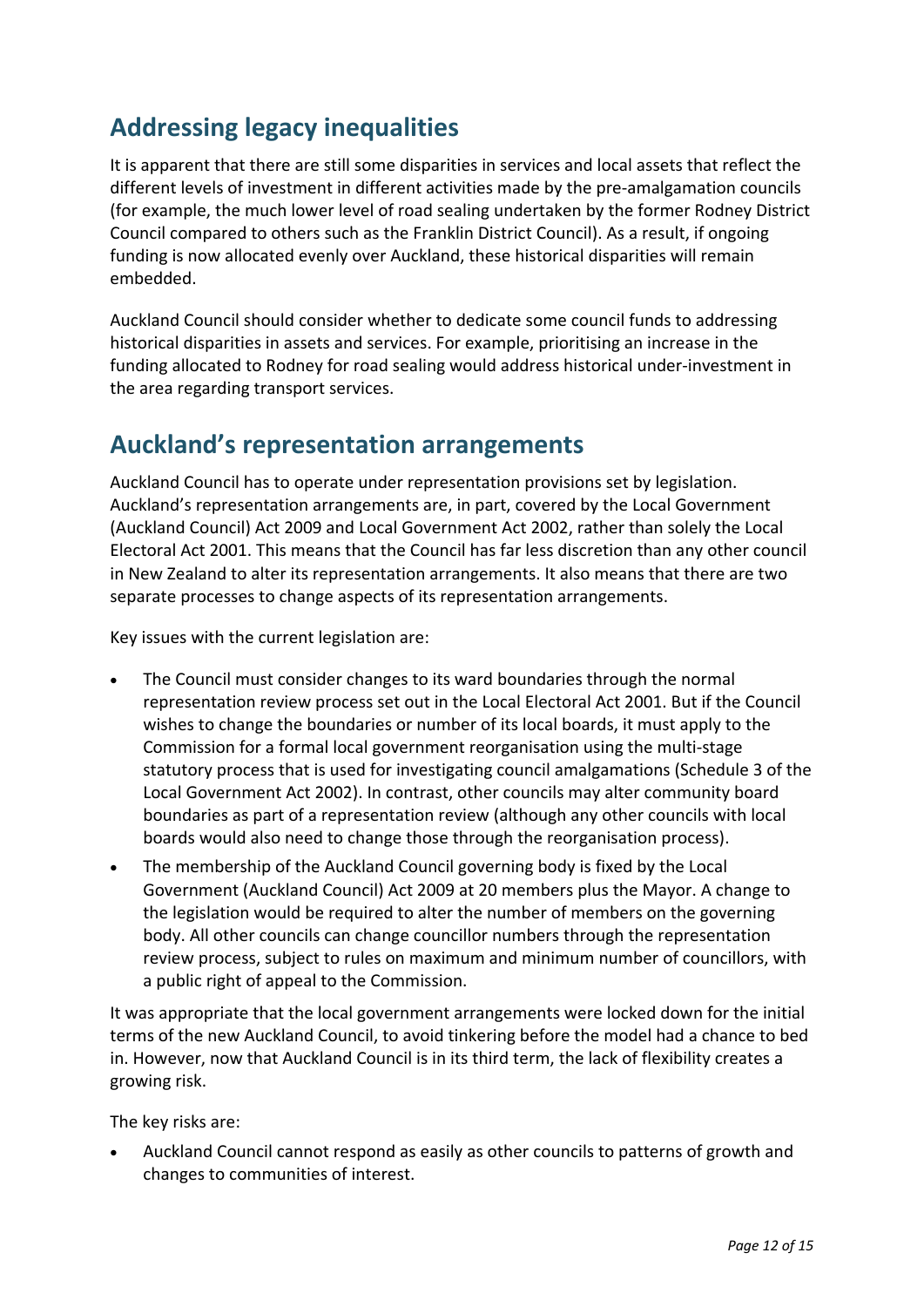- Changing representation arrangements (ward and local board boundaries) through two separate processes that use two different sets of criteria may result in two different outcomes.
- Local board boundary changes require a full reorganisation process, which is intensive for both Auckland Council and the Local Government Commission. This could result in ward and local board boundaries getting out of alignment – conceptually this need not be a problem, given the different roles of local boards and ward councillors on the governing body, but it can create community confusion and administration challenges. Different ward and local board boundaries would increase the cost and complexity of electoral processes.
- We consider that the reorganisation process includes a number of steps not necessary for local board boundary alterations, and which would add significantly to the length of the process. These include the establishment of a transition body, the development of a reorganisation scheme in consultation with the transition body and an Order in Council to implement the scheme.

The Commission's view is that changes to local boards should be dealt with as part of the representation review process. With Auckland Council now in its third term, it is timely for it to have the same control over its representation requirements as any other council in New Zealand. The Commission would retain its role in a representation review: making the final determination following any appeals or objections to a Council's proposal. This would ensure decisions were made closer to the affected communities, the Council would have the ability to keep ward and local boundaries better aligned if it wished (which assists public understanding of the governance and representation system), and result in a simpler more integrated process.

It is also important for good local government that the legislative framework does not hamper Auckland Council's ability to effectively implement the changes it is proposing to the relationship between the governing body and the local boards as a result of its Governance Framework Review.

## <span id="page-12-0"></span>**Conclusion**

Much of what the Commission has observed in Auckland can be attributed to natural growing pains from the transition out of the biggest and most complex local government reorganisation in New Zealand's history, and implementation of a governance model (with a governing body and local boards) that is markedly different from the system that preceded it. In our engagement, we heard about many of the benefits of those changes, such as access to world-class library facilities and the greater ease of doing business without multiple sets of rules to comply with.

Auckland is large, fast-growing, super-diverse, and comprises many different types of communities. The Auckland governance arrangements should allow for progress at a regional level to support population and economic growth while also meeting the needs of Auckland's many local communities. Time and funding constraints will always result in some tension between the two. However, given Auckland Council is now into its third term it is the right time for the Council to make sure that the balance is right and, if not, find ways to move towards an appropriate equilibrium. In doing so, the benefits of the creation of Auckland Council should not be underestimated or lost.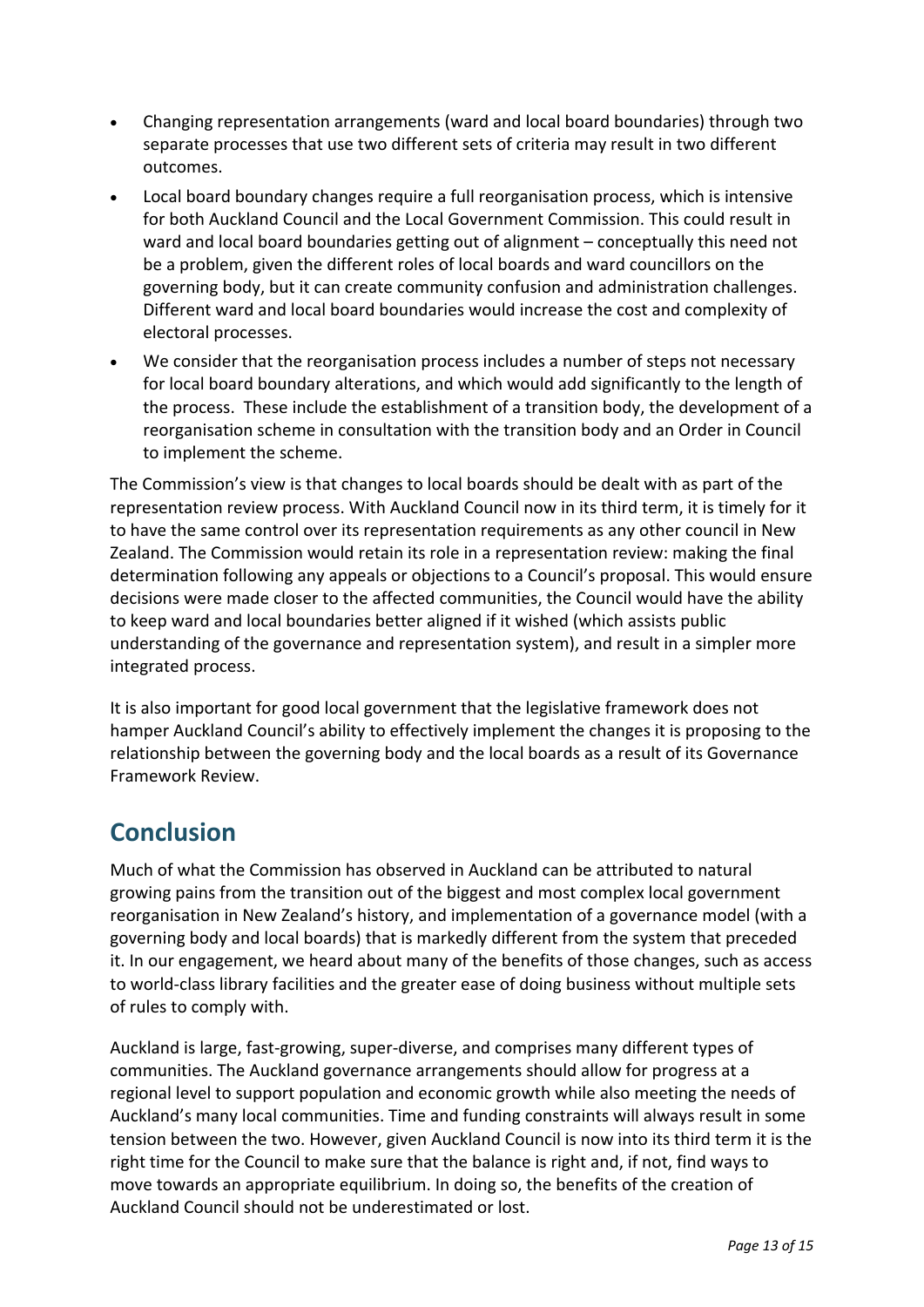Many of the services Auckland Council and its council-controlled organisations provide are networked (not just roads and water, but things like libraries) and require centralised service delivery, strategies and/or decisions to ensure efficiency and fairness. Some of Auckland's areas are not so heavily networked for some or all of the services provided, and Auckland Council could consider whether peripheral areas can be managed differently. Local Boards in the peripheral areas could exercise more autonomy without losing the benefits of standardisation. Auckland Council should consider how the principles set out in the Local Government (Auckland Council) Act 2009 play out for the particular circumstances of each Local Board area.

The Commission welcomes the initiative Auckland Council has taken in commissioning the Governance Framework Review, and considers it important to the city's future that this review be well implemented and refined over time.

The Commission also commends the Council's work to date to improve service delivery. This should be an ongoing process to make it easier for customers to access and connect with Council for the betterment of the whole region.

While we have heard many complaints and concerns about the Auckland Council there is also much to be commended. Auckland Council should make sure it communicates its progress and achievements. This would enable the public to see all that is being done, particularly in their local area or as a result of their feedback.

The Commission hopes the recommendations contained in this report will support the development and strengthening of relationships in Auckland so that the region can thrive. We look forward to the Council's response in June and progress update in November.